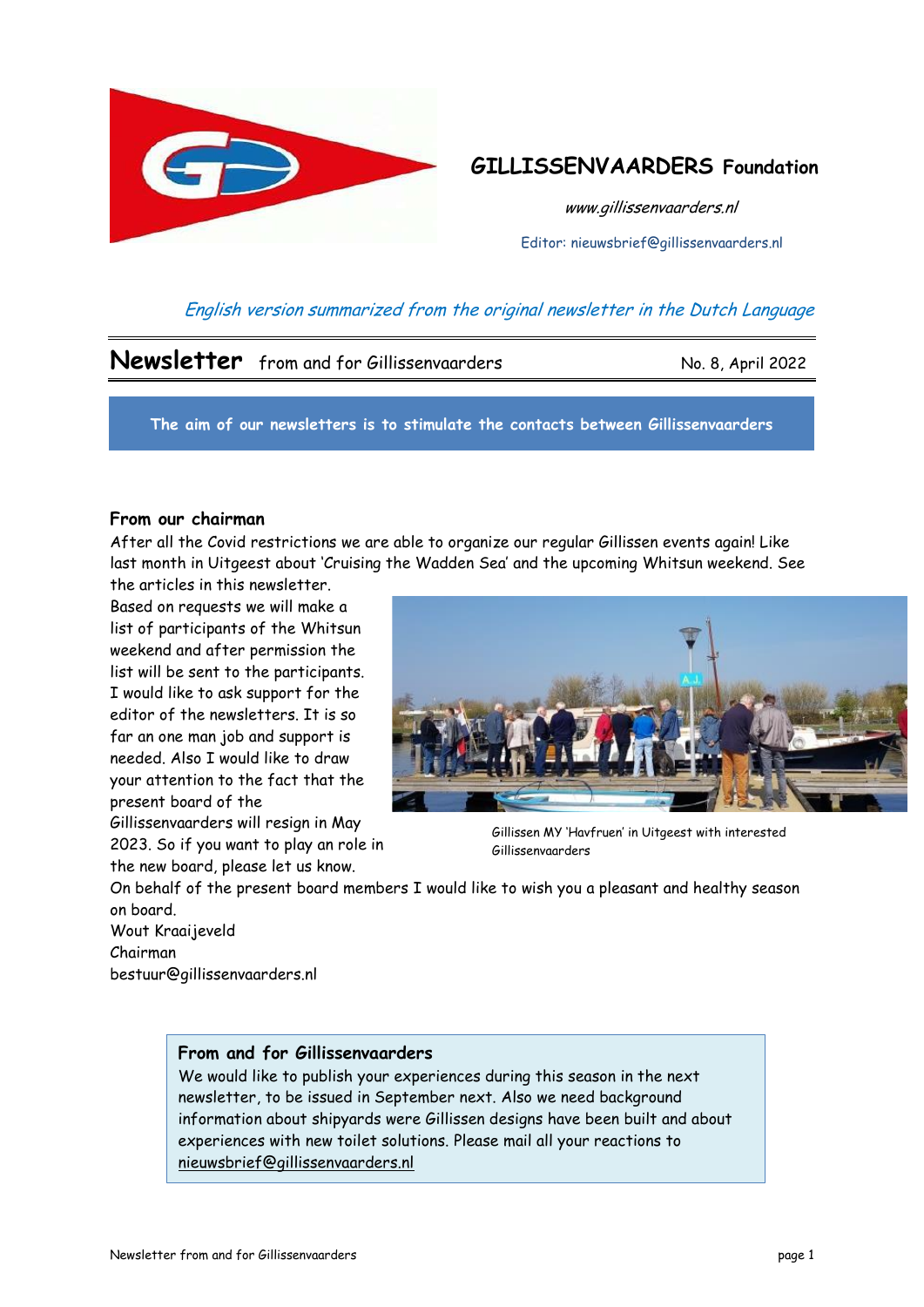### **'Allegro'; Kleines Boot auf grosser Fahrt**

Swiss couple Christopher (67 and pensioner) and Ursula (43) Steiner are living permanently on board their Gillissen vlet 'Allegro' since May 2021. The story of these Gillissenvaarders members is worthwhile to publish in this newsletter.

We have dreamed since years to buy a yacht and cruise with it for a longer period of time. Our planning was to start our journey in spring 2021. In the last years we have tried to figure out what kind of yacht we should buy. First we were thinking of sailing the open seas with a sailing yacht, but we changed our ideas to cruising rivers, lakes and coastal areas with a motor yacht. Culture and nature were aspects we included in our considerations.



'Allegro', Gillissen vlet 10.30 OK/AK, bj. 1979 bij Venema / VEHA

In autumn 2019 we started our quest and surfed on the internet to sites of yacht brokers. Also we made two trips to The Netherlands to view around 100 occasions which we found on the internet. And then in December 2019 on the website of Goliath yacht brokers we saw the 'Allegro', a Gillissen vlet 10.30 OK/AK and we instantly fell in love. The boat was well maintained and at first glance without defects. We decided to make an offer and then we learned that the owner was a Dutch gentleman who was selling his boat because of his age. Just before Christmas 2019 we reached an agreement and payed a deposit in order to be able to do a full

inspection of the ship in January 2020. To assist us with the inspection we hired an independent adviser and we ordered an engine oil analysis. Based on all the results there was nothing left between us and the 'Allegro'! We agreed the handover date on  $1<sup>st</sup>$  of May 2020 in Joure. And then came Corona! Although the international travel restrictions we were able to fly to Amsterdam and in the pouring rain the handover took place. Our first trip with the 'Allegro' was

to Terherne where we had a temporary berth for the boat.

The 'Allegro' is like a dream! No major defects came up and the sailing characteristics are super. We have little history about the Allegro. We know that the boat was from 1979 and recently we found out via the Gillissenvaarders that it has been built at the shipyard Venema.

In 2021 we have been cruising in the north half of Holland, including the Wadden islands. A number of friends from Switzerland has visited us on board and we all had good times.



We are living permanently on the Allegro since May 2021. That means we don't have another place of residence. At the moment we are in Amsterdam South, in the port of Onklaar Anker (Nieuwe Meer) in the winter quarters. We don't have a fixed home port location and since a collision in autumn and the subsequent repainting of our boat, Sneek is on the transom of the 'Allegro'. Our trip will continue in spring. Our plan is to leave for Belgium at the end of May. We would like to go to Calais and see if it is possible to come to London. But we don't know exactly where it's going to take us. Another long-term goal is to travel on the Danube to the Black Sea. However, time and destination are relative.

We have read about the Gillissenvaarders meeting in Uitgeest, but unfortunately we could not attend because we're skiing in Switzerland at the moment. Too bad.

Our website for our family and friends to check out: [www.böötli.ch](http://www.böötli.ch/) Freundliche Grüsse,

Christopher and Ursula

Christopher: "Die Gillissenvaarders haben uns gefunden. Ein anderer Gillissenvaarder hat uns den Flyer aufs Schiff gelegt."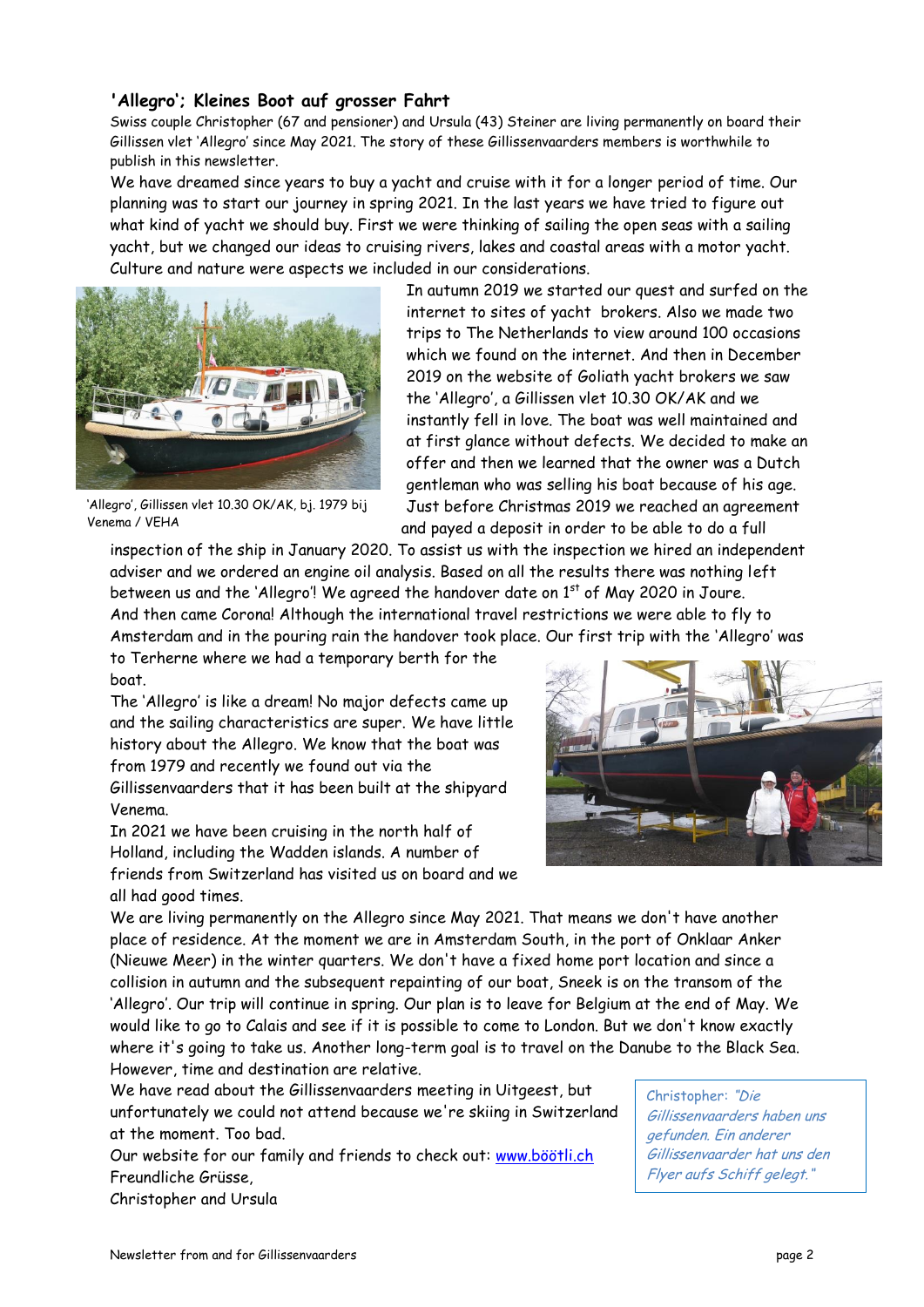### **Venema / VEHA shipyard**

Some of the Gillissen vletten have been built by Venema in Harkstede, later renamed in VEHA. Venema made 9.00, 9.70 and 10.30 m. Gillissen design hulls in different stages of dismantling, also for Dolman in Muiden. Some of the hulls were of a so called low budget type; Venema stated in advertorials "Finally an affordable round bilge vlet for the Dutch market". Venema moved the shipyard from Harkstede via Hoogezand to Groningen, but we do not know exactly in which years.

### **Whitsun event 2022 in Hattem**

Our Whitsun weekend will be held from Friday 3 up to Sunday 5 June in the IJsseldelta Marina in Hattem (on the river IJssel not far from Zwolle). See for details our website [www.gillissenvaarders.nl](http://www.gillissenvaarders.nl/) . The formal announcement will be sent by the secretary to our members soon.



### **MY 'Bengel V'**

Betty and Cor van Engelen from Breda are the owners of the Gillissen vlet 10.50 'Bengel V'. After reading the previous newsletter, they contacted the Gillissenvaarders about replacing their mast. John Meijwaard helped them through his son. In this newsletter Betty and Cor introduce themselves:



'Bengel V', Gillissen vlet 10.50, bj 1978 bij Venema Harkstede

"We have bought our Gillissen vlet 'Bengel V' in 2015; before that we were sailors with different type of sailing boats and from our home port in Zeeland we made everal trips to Belgium, France and England. After switching to our Gillissen vlet we discovered that the inland waters are surprisingly beautiful. The same counts for Belgium and Germany. Our present home port is Dinteloord and also the necessary maintenance takes place there. Our vlet is built in 1978 at Venema shipyard and still has the original engine; a Ford Lehman 105 hp. We do not know yet what our destination will be this year, but for sure we will enjoy our trips."

### **Gillissenvaarders Spring event**

26 March 2022 in Uitgeest; theme: Cruising and falling dry on the Waddenzee. Around 40 Gillissenvaarders were present at the meeting and welcomed by our chairman Wout Kraaijeveld. The presentations were on the program. Michel Maters started with a nice

presentation about his experiences on the Waddenzee with his Gillissen cutter Grote Beer. Good preparations are essential, including related to the boat, navigations equipment etc. Ad Krom, secretary of the Nautin Foundation explained the importance of information and information sources. On [www.nautin.nl](http://www.nautin.nl/) most of the relevant information can be found (in Dutch). Also because of the beautiful weather it was a meaningful and cosy meeting.



Both the presentations are stored on [www.gillissenvaarders.nl;](http://www.gillissenvaarders.nl/) hit the Gillissenvaarders Foundation button and navigate to 'Events'.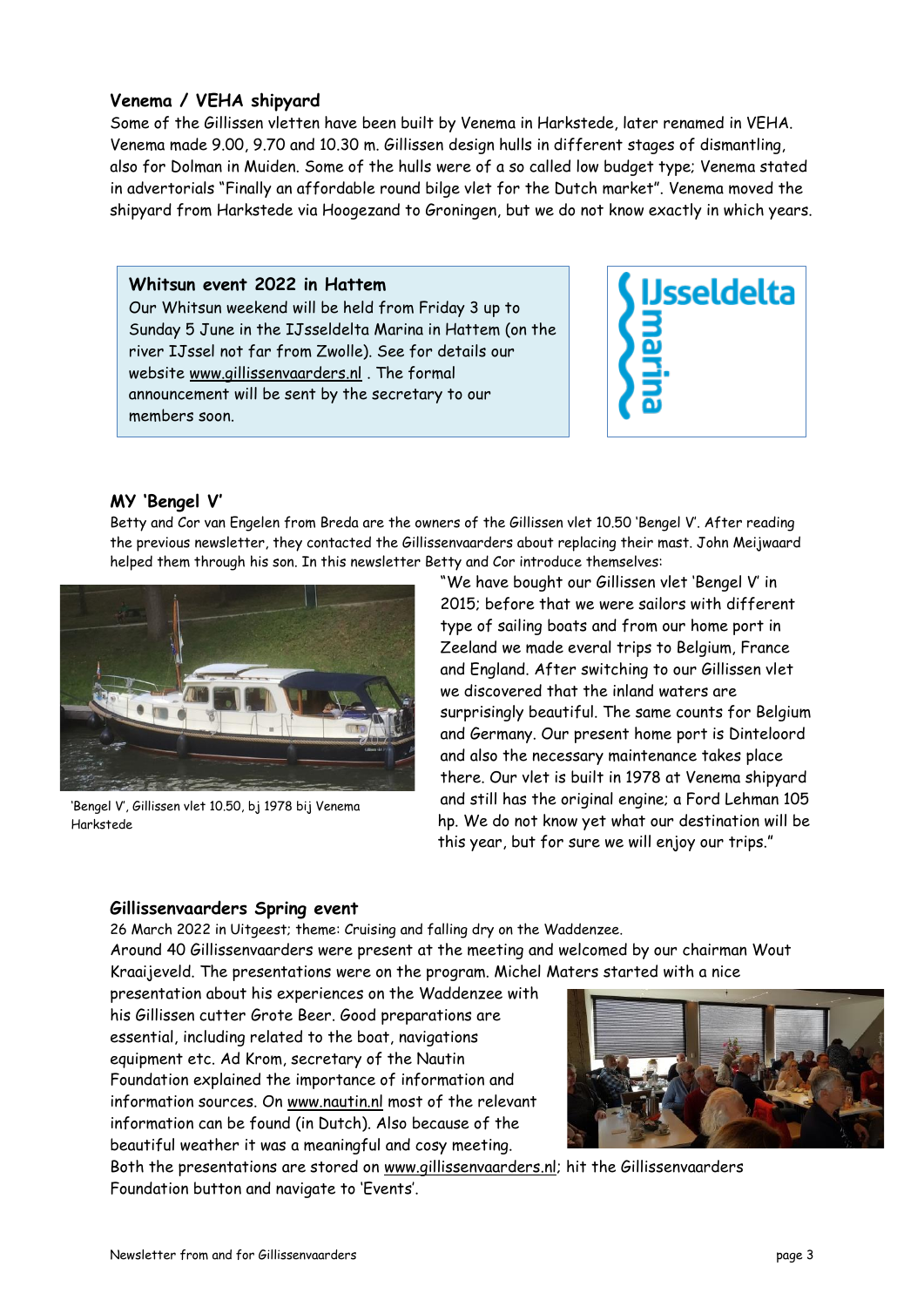### **Board notices**

The price of the Gillissenvaarders pennant (small flag) including postage costs within The Netherlands is from now  $\epsilon$  17.50

The cost of a set (two pieces) of the stainless steel Gillissen plaques is now  $\epsilon$  30,-

excluding transport fees. The board will also bring the plaques along to the upcoming events. In that case you do not need to pay transport fees, but mail the secretary in advance at [info@gillissenvaarders.nl](mailto:info@gillissenvaarders.nl) mentioning your order.

Tip: at delivery the plaques are still covered by foil and some glue residue. The foil can easily be removed by hand, glue residue can be removed with thinner. After that you need to polish the plaques.



### **A familiar ship with new owners:'Vagebond III'**

The current owners of the Vagebond III would like to introduce themselves in this newsletter.



'Vagebond III', a Gillissen cutter 11.40 type Skipper, built in 1978 at Shipyard Akerboom in Bergum

Since April 2020, Paul and Liesbeth Joosten are the proud owners of the 'Vagebond III', a Gillissen cutter 11.40 type Skipper, equipped as a motor sailer with 2 masts and davits with swimming platform. The ship is powered by a 130 hp, 6 cylinder DAF 575 marine engine. Paul and Liesbeth previously had a sailboat. The transition from a 7 meter polyester sailboat to an 11.5 meter steel cutter was a great adventure for them. During the sea trial it was windy and we felt how forward the ship went. The spacious gangway with the high superstructure and railing felt safe and comfortable. Since then they have had beautiful trips, also over the Wadden Sea. Last summer we met a Gillissenvaarders couple in the port of Enkhuizen with a slightly longer but very similar Gillissen motor sailer. They were members of the 'club' and we thought it would be very nice to meet other Gillissenvaarders and exchange experiences. That is why we have now also become a member of the Gillissenvaarders.

#### **Skipper**

Theo Gillissen has given one of his designs a type name: "Skipper". These are the 11.40 m cutters that have been built by Shipyard Akerboom in Bergum. The Skipper 11.40 is built in 2 versions, the motor cutter and the motor sail cutter. The 'Vagebond III' discussed in this newsletter concerns the motor sail cutter type Skipper. Akersloot in Bergum went bankrupt in 1978, after which, as far as is known, no type of Skipper 11.40 were built anymore. A larger model Skipper motor sail cutter has been built in 1974 at Shipyard Bak in Broek op Langedijk. This is de 'Aleida Johanna' with a length of 12.10 meter; the owners are also member of the Gillissenvaarders.